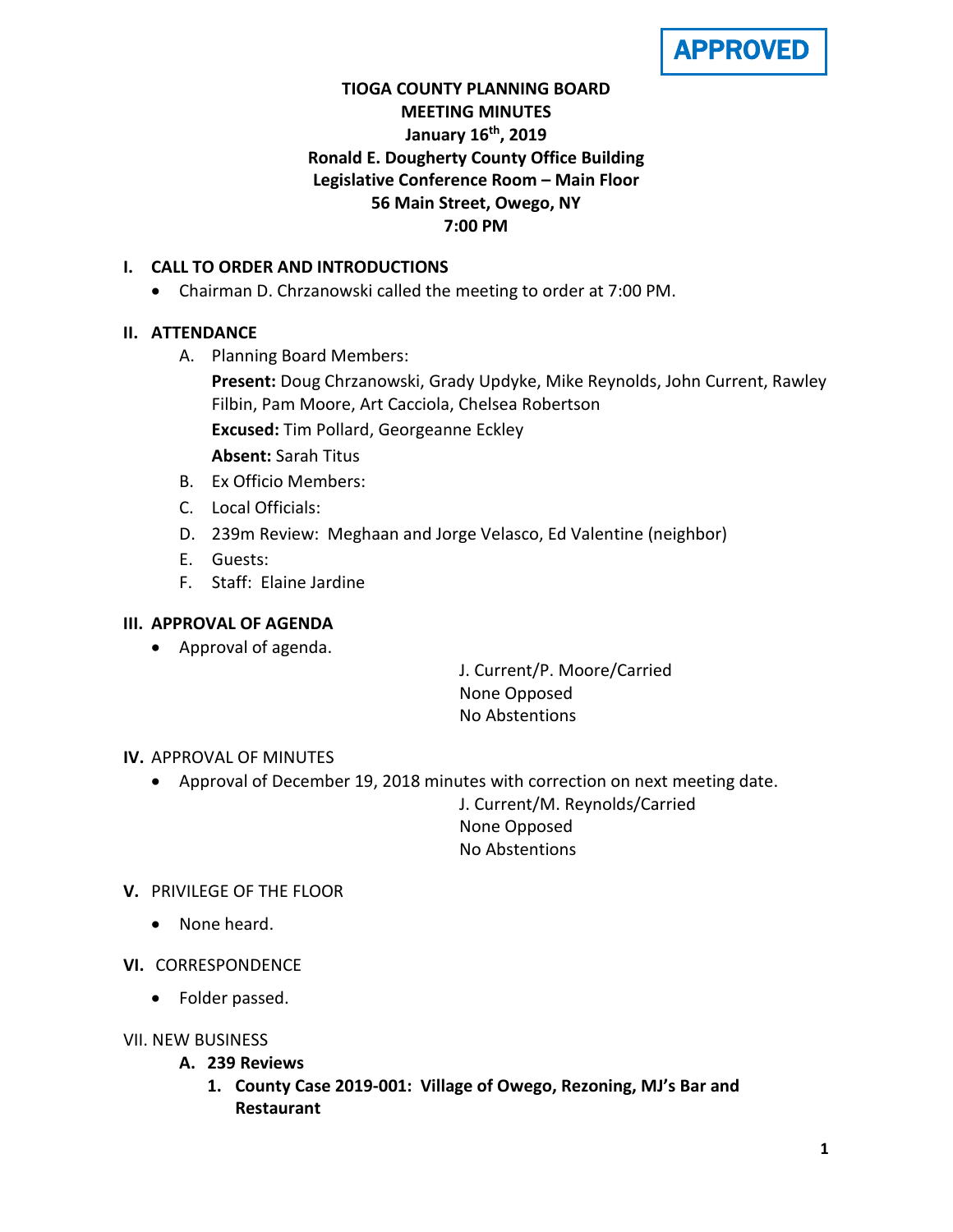The applicant is requesting to rezone said property from Residential 2 (R2) to Business (B) to construct a parking lot for their business next door at 596 Fifth Avenue, MJ's Bar and Restaurant. The purpose for the rezone and additional parking is solely to provide more parking for the restaurant, based on complaints from customers regarding the lack of parking. This action would allow this successful small business to operate at a fuller capacity.

The applicant will have to come back through the approval process for site plan review before constructing the additional parking lot.

Staff recommends approval of the rezoning.

**Q. E. Jardine** – Have you purchased this adjacent parcel? **A. M. Velasco** – Yes, two months ago.

Discussion ensued regarding E. Valentine's adjacent properties, and the fact that he will pursue getting his two adjoining properties merged into one. This will preclude future structural development on his vacant property that is in the floodplain, and assure that as long as he owns the property, there will be no opposition to the MJ's Bar and Restaurant business and no request to rezone to something other than Residential.

**Motion to recommend approval of the rezoning:**

|            | D. Chrzanowski/C. Robertson/ Carried |
|------------|--------------------------------------|
| <b>Yes</b> | я                                    |
| No.        | Ω                                    |
| Abstention | n                                    |

### **VIII. REPORTS**

# **A. Local Bits and Pieces**

- **1. Town of Candor** A. Cacciola
	- Dollar General next to the Town Hall opened and finally has electric power provided by NYSEG.
	- Former Code Enforcement Officer retired last December. The Town Board has replaced him with a part-time CEO. E. Jardine has learned since this meeting that the new CEO is Martin Jerzak. His is also CEO for the Village of Nichols.

# **2. Town of Nichols** – P. Moore

- No report.
- **3. Town of Berkshire**  T. Pollard
	- Not in attendance.
- **4. Town of Tioga –** D. Chrzanowski
	- No report.
- **5. Village of Waverly –** R. Filbin
	- No report.